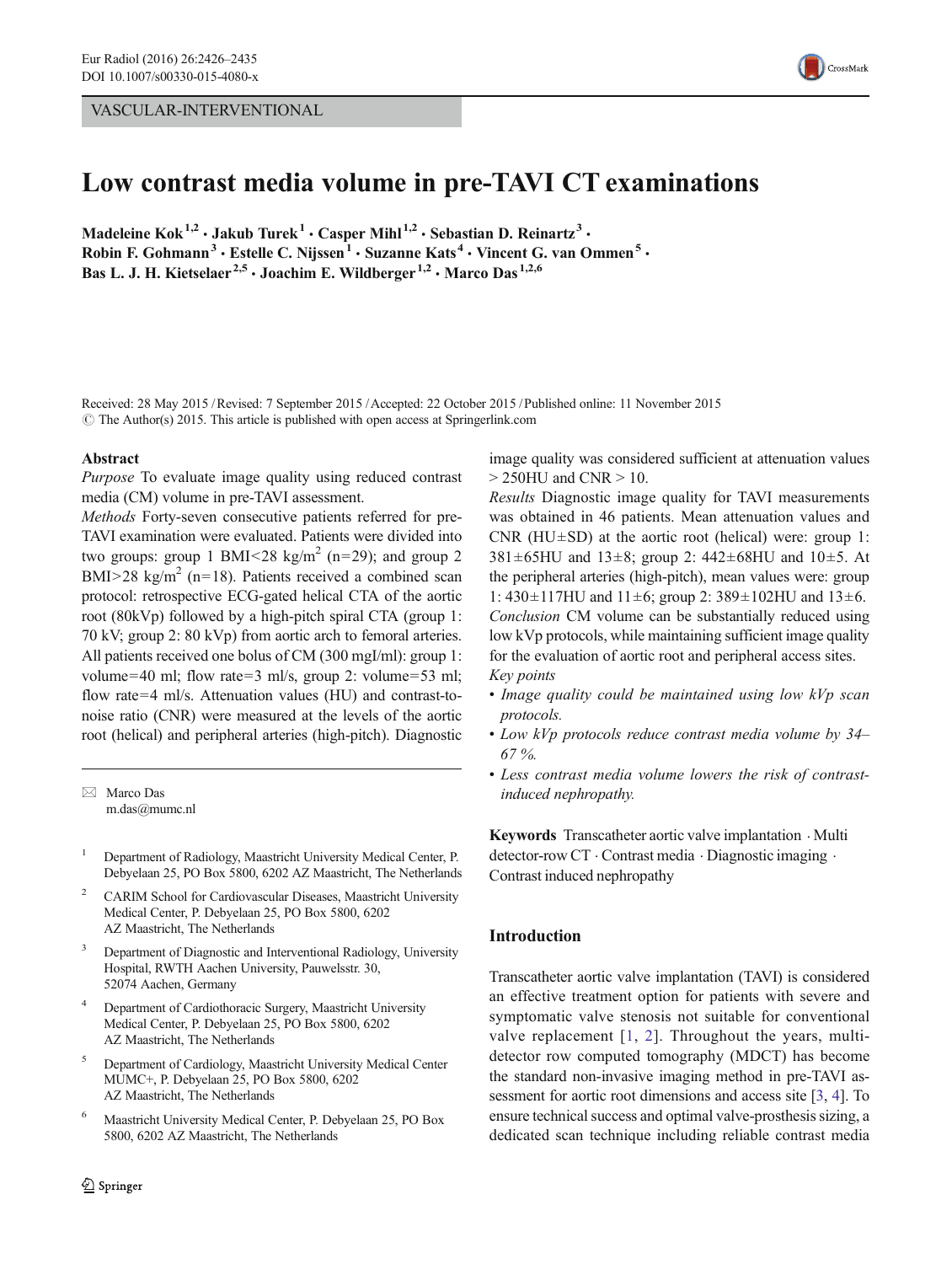(CM) injection protocols during pre-operative imaging are of utmost importance. However, the CM required may pose a risk for TAVI candidates who are frequently suffering from impaired renal function and considered to be at increased risk of contrast-induced nephropathy (CIN) [\[5,](#page-8-0) [6](#page-8-0)]. The European Society of Urogenital Radiology (ESUR) guidelines recommend expansion of the extracellular volume as one of the measures to prevent CIN [[7\]](#page-8-0). However, aortic stenosis in TAVI candidates does not allow for fluid expansion due to the increased risk of subsequent heart failure.

Not only pre-existing renal insufficiency is correlated with increased risk of CIN, but also the use of increased CM volume [\[8\]](#page-8-0) as well as the administration of multiple doses of intravascular CM within a short period of time  $(\leq 24$  hours) [\[9,](#page-8-0) [10\]](#page-8-0).

TAVI protocols — as described in the literature — usually entail the injection of large CM volumes up to 120 ml to ensure optimal filling of the aortic root as well as the peripheral arteries [\[4,](#page-8-0) [11](#page-8-0)–[13](#page-8-0)]. In the combination of ultra-fast data acquisition and use of low kVp protocols, this amount might be substantially reduced, offering patient-tailored CT protocols.

Thus, the aim of this study was to evaluate the use of low CM volumes in pre-TAVI CT examinations using low kVp settings in combination with iterative reconstruction techniques.

# Materials and methods

#### **Ethics**

A waiver of written informed consent was obtained from the local ethical committee (METC, ref. 14-4-165).

## Patient population

Between July 2014 and January 2015, 56 consecutive patients with severe symptomatic aortic stenosis were evaluated. All of them were referred from the cardiology outpatient department for pre-interventional assessment of aortic root dimensions and peripheral arteries. Patients with a body mass index (BMI)  $>35$  kg/m<sup>2</sup> received a divergent scan protocol and were, therefore, excluded  $(n=9)$ . The other 47 patients received a specific scan and injection protocol according to their BMI: group 1 BMI <28 kg/m<sup>2</sup>; (n=29); group 2 BMI >28 kg/  $m<sup>2</sup>$  (n=18) [[14,](#page-9-0) [15\]](#page-9-0).

Other patient characteristics such as age, gender, height and weight were recorded.

#### MDCT scan protocol

All examinations were performed on a 2nd generation dualsource CT scanner (Definition Flash; Siemens Healthcare, Forchheim, Germany). Aortic root dimension assessment was carried out using a retrospective electrocardiogram (ECG)-gated helical scan in a caudo-cranial direction with parameters as follows: tube voltage 80 kVp; effective tube current 370 mAseff; rotation time 0.28 s; slice collimation 128 x 0.6 mm; pitch value 0.23.

Tube current was set to 370 mAs<sub>eff</sub>, being the highest possible value for this scan protocol using this type of scanner. Image reconstruction of the entire cardiac cycle was done at the 20 % phase of the cardiac cycle with individually adapted field of view (FOV) at a 0.6-mm slice thickness, an increment of 0.4 mm using raw-data based iterative reconstruction [kernel I26f, SAFIRE (sinogram-affirmed iterative reconstruction), strength 3].

Directly afterwards, all patients received a non-ECGtriggered high-pitch spiral scan (flash) of the aorta in the cranio-caudal direction from the aortic arch to the femoral arteries (see Fig. [1](#page-2-0)). Scan parameters were as follows: reference tube-current-time product  $400 \text{ mAs}_{\text{ref}}$ ; rotation time 0.28 s; slice collimation  $128 \times 0.6$  mm; pitch value 3.0. Scan protocol varied for the two groups in tube voltage setting group 1 at 70 kVp, group 2 at 80 kVp — and effective tube current was  $90-122 \text{ mA}_{\text{eff}}$  (maximum possible values were 93 and 122 mAs<sub>eff</sub> for 70 and 80 kVp, respectively). Images were reconstructed with individually adapted FOV at a 2-mm slice thickness with an increment of 1.4 mm using an I30f kernel (SAFIRE, strength 3; see Fig. [2\)](#page-2-0). Dose modulation (CAREDose4D, Siemens) was used. In Table [1,](#page-3-0) all relevant scan parameters are summarized. The total scan time of the combined acquisition was 13–14 s: 6–7 s for retrospective ECG-gated acquisition, with a 5-s gap between acquisitions and 2 s for the high-pitch acquisition. In order to minimize the gap between acquisitions, the scan direction was adapted accordingly, starting with a caudo-cranial direction for the helical scan, followed by a cranio-caudal direction for the highpitch spiral scan.

## CM injection protocol

Monomeric, non-ionic, low-osmolar iodinated CM (300 mgI/ ml; Iopromide; Bayer Healthcare, Berlin, Germany) was prewarmed to a standardized 37 °C prior to injection in the antecubital vein using catheter sizes between 18–22 G (Sterican, Braun, Melsungen, Germany). Group 1 received a CM bolus of 40 ml followed by a saline flush of 36 ml, both at injection rate 3 ml/s. Group 2 received a CM bolus of 53 ml followed by a saline flush of 48 ml, both at injection rate 4 ml/ s. Injection time of CM bolus and saline flush was kept constant in both groups (CM bolus: 13.3; saline flush: 12 s). Total iodine load (TIL, g) and iodine delivery rate (IDR, gI/s) were kept constant at 12 g and 0.9 gI/s for group 1; as well as 15.9 g and 1.2 gI/s for group 2. In order to determine time to peak (TTP) for accurate scan delay settings, the test-bolus technique was used with 10 ml of undiluted CM followed by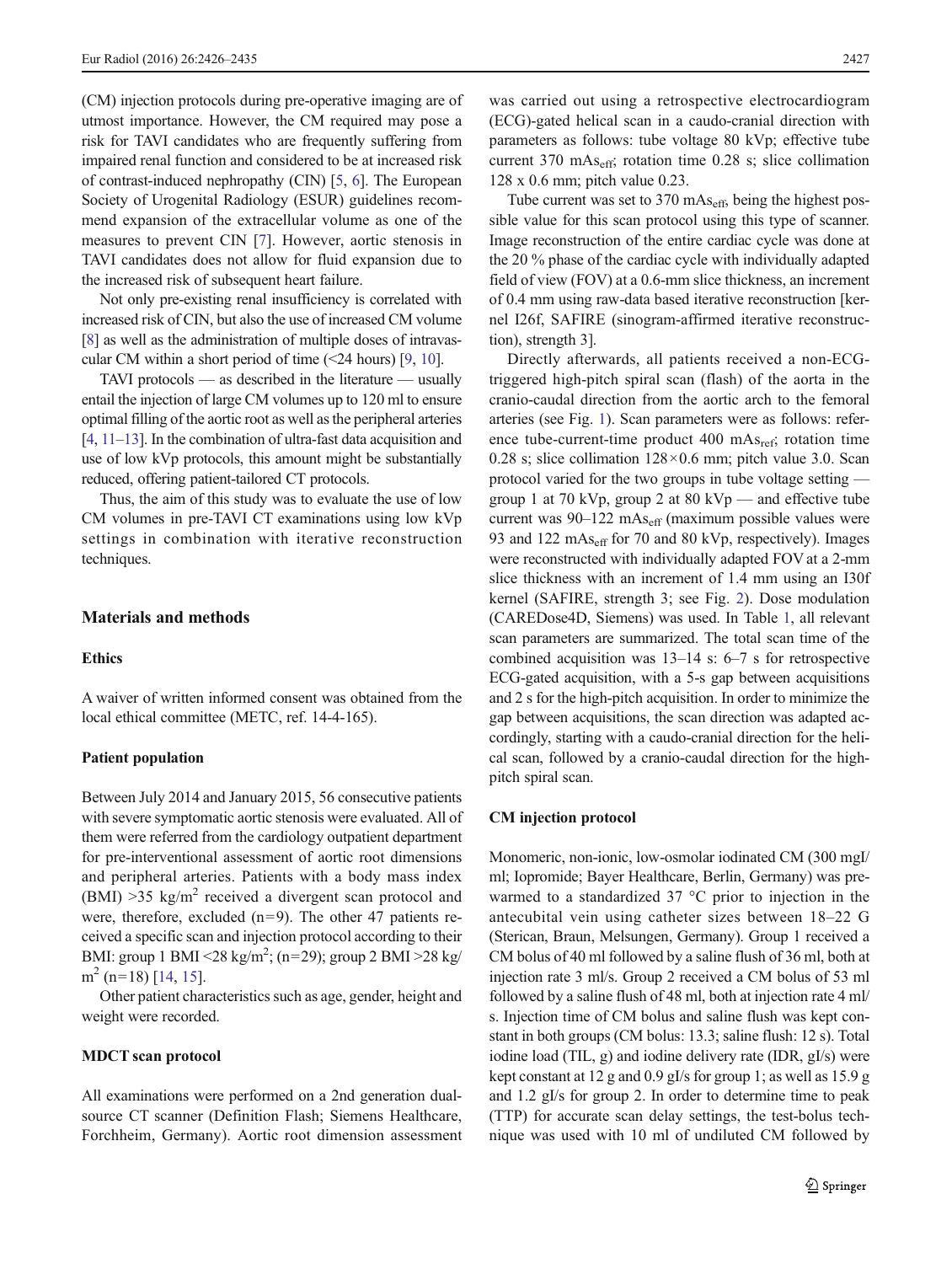<span id="page-2-0"></span>

Fig. 1 This figure shows the scout view with the planned anatomical range. The box with the *dashed lines*  $(I)$  indicates the retrospective ECG-gated acquisition of the heart in caudo-cranial direction. Box 2 indicates the high-pitch acquisition from the aortic arch to the femoral arteries in cranio-caudal direction

30 ml of saline, injected at 3 ml/s or 4 ml/s for group 1 and 2, respectively. Injection parameters such as injection pressure (psi), flow rate (ml/s) and total amount of CM (ml) were continuously monitored by a data acquisition program (Certegra™ Informatics Solution, Bayer) and read out after each injection.

## Quantitative analysis

## Radiation dose

The dose-length product (DLP) was recorded for each protocol to calculate the effective dose (mSv). The effective dose

Fig. 2 Images show the iliofemoral arteries obtained by the 80 kVp (left) and the 70 kVp (right) high-pitch CTA

(E) was quantified by multiplying the DLP value and the combination of conversion coefficients (k) of the chest (k=  $0.014$  mSv/[mGy.cm]), abdominal (k=0.015 mSv/[mGy.cm]) and pelvic  $(k=0.017 \text{ mSv/[mGy.cm]})$  [\[16](#page-9-0)]. Because of the thoracic-abdominal-pelvic scan range, an average conversion factor ( $k=0.015$  mSv/[mGy.cm]) was used [\[16\]](#page-9-0).

#### Image quality

Image analysis of both helical and flash scans was performed. For the helical scan, the 20 % time point of the cardiac cycle was used for image quality assessment [\[17](#page-9-0)]. Quality determination was based on the ability of images to provide diagnostically sufficient information of the aortic root (annulus and root diameters, distance from annulus to coronary ostia and length of valve leaflets) and aorto iliofemoral arteries for dimensional measurements (iliofemoral diameter). The latter is, as well as tortuosity, calcifications and/or atherosclerosis parts of the access assessment [\[18\]](#page-9-0). Image quality was determined from a combination of arterial enhancement, image noise and presence of artefacts.

Objective image quality measurements were performed by two experienced observers in consensus: attenuation in the region of interest (ROI), signal-to-noise ratio (SNR), and contrast to noise ratio (CNR). Circular ROIs (as large as possible) were placed at six levels of the aorta. The ascending aorta (AA) was evaluated from both the 80-kVp helical scan and the 70/80-kVp high-pitch spiral scan. The other five levels of the aorta [aortic arch (arch); descending aorta (DA); abdominal aorta (AAo); right and left common iliac arteries (RCIA and LCIA) and right and left common femoral arteries (RCFA and LCFA)], were evaluated from the 70/80-kVp high-pitch spiral scan only.

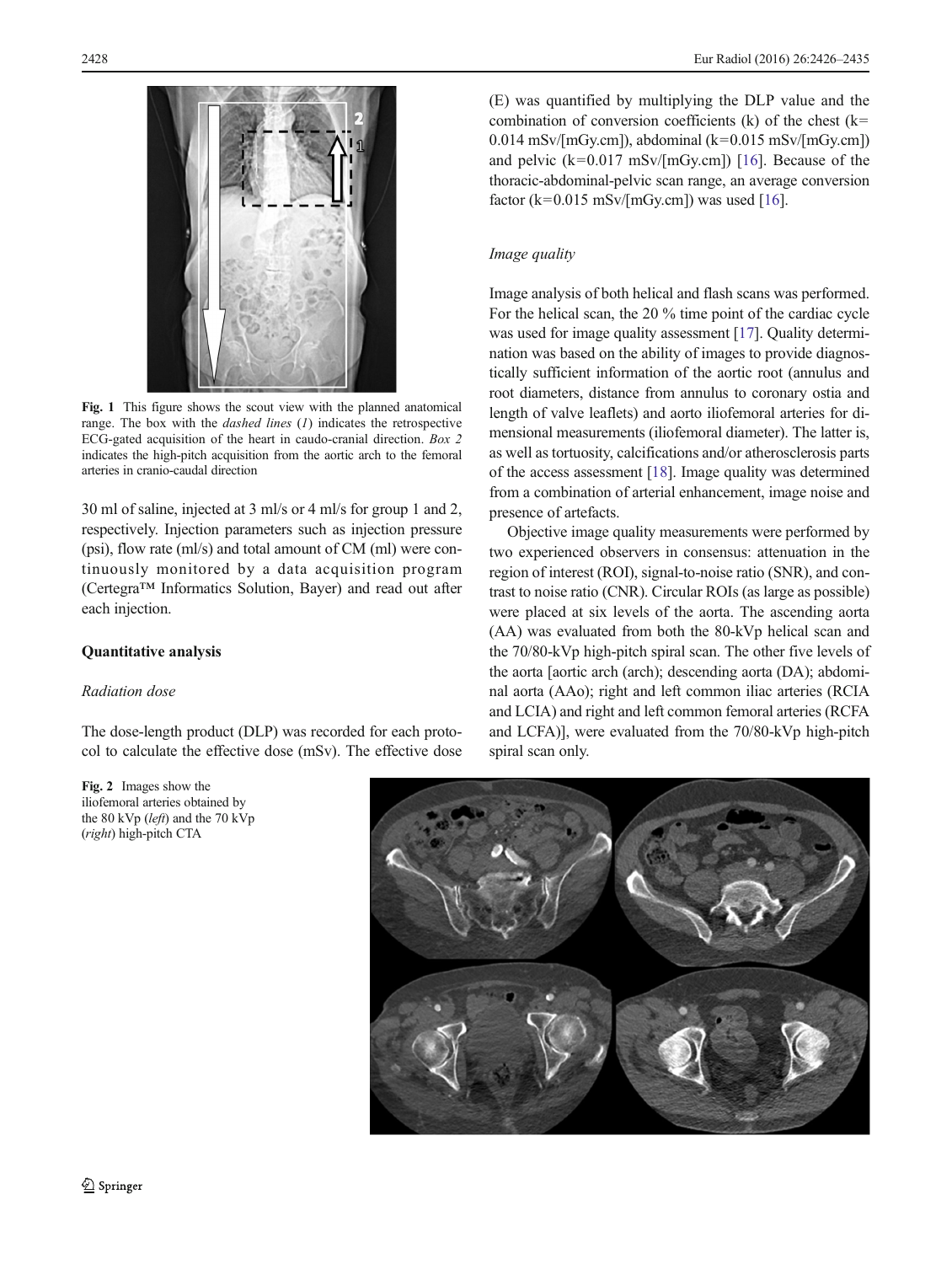<span id="page-3-0"></span>Table 1 Scan protocol parameters of both helical and high-pitch acquisitions

| Protocol                                       | Cardiac               | Aorta                                |
|------------------------------------------------|-----------------------|--------------------------------------|
| Mode                                           | Spiral                | High pitch                           |
| Collimation (mm)                               | 0.6                   | 0.6                                  |
| Acquisition (mm)                               | $128*0.6$             | $128*0.6$                            |
| Tube voltage (kVp)                             | 80                    | $70/80$ (group $1/\text{group } 2$ ) |
| Dose modulation                                | $\alpha$ ff           | On                                   |
| Tube current (mAs)<br>$\rm mA$ <sub>Sref</sub> | 370                   | 400                                  |
| $\rm mA_{\rm 8eff}$                            | 370                   | $90 - 122$                           |
| Rot. time $(s)$                                | 0.28                  | 0.28                                 |
| Pitch                                          | 0.23                  | 3.0                                  |
| Delay $(s)$                                    | Test bolus technique  | Test bolus technique                 |
| Scan time (s)                                  | $6 - 7$               | 2                                    |
| Direction                                      | Caudo-cranial         | Cranio-caudal                        |
| Reconstruction 1                               | Best Systolic $-20\%$ |                                      |
| Slice thickness (mm)                           | 0.6                   | 2.0                                  |
| Increment (mm)                                 | 0.4                   | 1.4                                  |
| Kernel                                         | 126f                  | 130f                                 |

The SNR was defined as vessel enhancement in Hounsfield units (HU) divided by vessel enhancement standard deviation (SD). CNR was defined as vessel enhancement (HU) minus adjacent muscle tissue enhancement, divided by the adjacent muscle tissue enhancement SD. Diagnostic image quality was considered sufficient at attenuation values >200 HU [\[19,](#page-9-0) [20\]](#page-9-0) and a CNR >3 [[21\]](#page-9-0).

Subjective image quality (IQ) of both the helical and the high-pitch acquisition was determined by rating the presence of artefacts using a four-point grading scale:  $1 = \text{non-}$ diagnostic image quality;  $2 =$  significantly reduced image quality due to major artefacts, but still diagnostic for assessment;  $3 = \text{good image quality with minor artefacts, and } 4 =$ excellent image quality without artefacts.

Images were analysed using multiplanar reformation (MPR) with Syngo-Via™ software (Siemens).

#### Renal function

For the evaluation of renal function of this population, estimated glomerular filtration rate (eGFR; ml/min/1.73 m<sup>2</sup>) and serum creatinine ( $\mu$ mol/L)  $\leq$ 12 months before the pre-TAVI CT scan were recorded according to the current hospital protocol.

Long-term renal function was evaluated by recording eGFR values ≥1–2 months after CTA.

#### TAVI procedure

For the evaluation of the placement of the valve prosthesis, the amount of patients treated by TAVI was recorded, as well as

the survival rate after one month post-TAVI. In addition, the CT measurements from the radiological reports were compared to the actual size of the valve prosthesis. Referenceproposed guidelines show the best results when using an area-derived diameter or the mean diameter for valve sizing [\[4,](#page-8-0) [22](#page-9-0)]. For both balloon-expandable prosthesis and selfexpandable prosthesis, over-sizing was recommended, by  $10-15\%$ .

#### Statistical analysis

Data analysis was conducted using SPSS version 20.0 (SPSS Inc, Chicago, IL, USA). Continuous variables were reported as the mean±standard deviation (SD), categorical values as proportions (%). The chi-square test was used to measure differences between categorical variables. Continuous variables were compared using an independent samples t-test and or analysis of variance (ANOVA) test. In addition, post hoc comparisons of differences between the vascular segments were performed. All reported  $p$ -values are two-sided, and a p-value of less than 0.05 is considered statistically significant.

# **Results**

# Baseline characteristics

Baseline characteristics are listed in Table [2](#page-4-0). Group 1 consisted of 16 males and 13 females with average ages of 76 $\pm$ 9y and BMI 22 $\pm$ 3 kg/m<sup>2</sup>. Group 2 consisted of 5 males and 13 females with average age  $75\pm9y$  and BMI  $31\pm2$  kg/  $m<sup>2</sup>$ .

#### Radiation dose and CM injection

Radiation dose and CM injection parameters are given in Table [3.](#page-4-0) Mean effective radiation dose for the combined scans was lower for group 1 ( $6\pm 2$  mSv) as compared to group 2 ( $8\pm$  $2 \text{ mSv}$ ;  $p=0.06$ . The effective dose for helical and high-pitch scans were respectively,  $5\pm1$  mSv and  $0.9\pm0.1$  mSv for group 1, and  $6\pm1$  mSv and  $1.8\pm0.2$  mSv for group 2. Mean volume, flow rate, peak flow rate, and peak pressure for groups 1 and group 2 were:  $40.0 \pm 0.1$  and  $53.0 \pm 0.1$  ml;  $2.9 \pm 0.0$  and  $3.9 \pm$ 0.1 ml/s;  $3.4 \pm 0.0$  and  $4.2 \pm 0.0$  ml/s;  $54 \pm 8$  and  $68 \pm 8$ , respectively.

#### Image quality

Of the image sets obtained from 47 patients, 46 were diagnostically sufficient for aortic root anatomy, cardiac structures, and aorto iliofemoral anatomy. In one patient, image quality was insufficient; this was due to streak artefacts caused by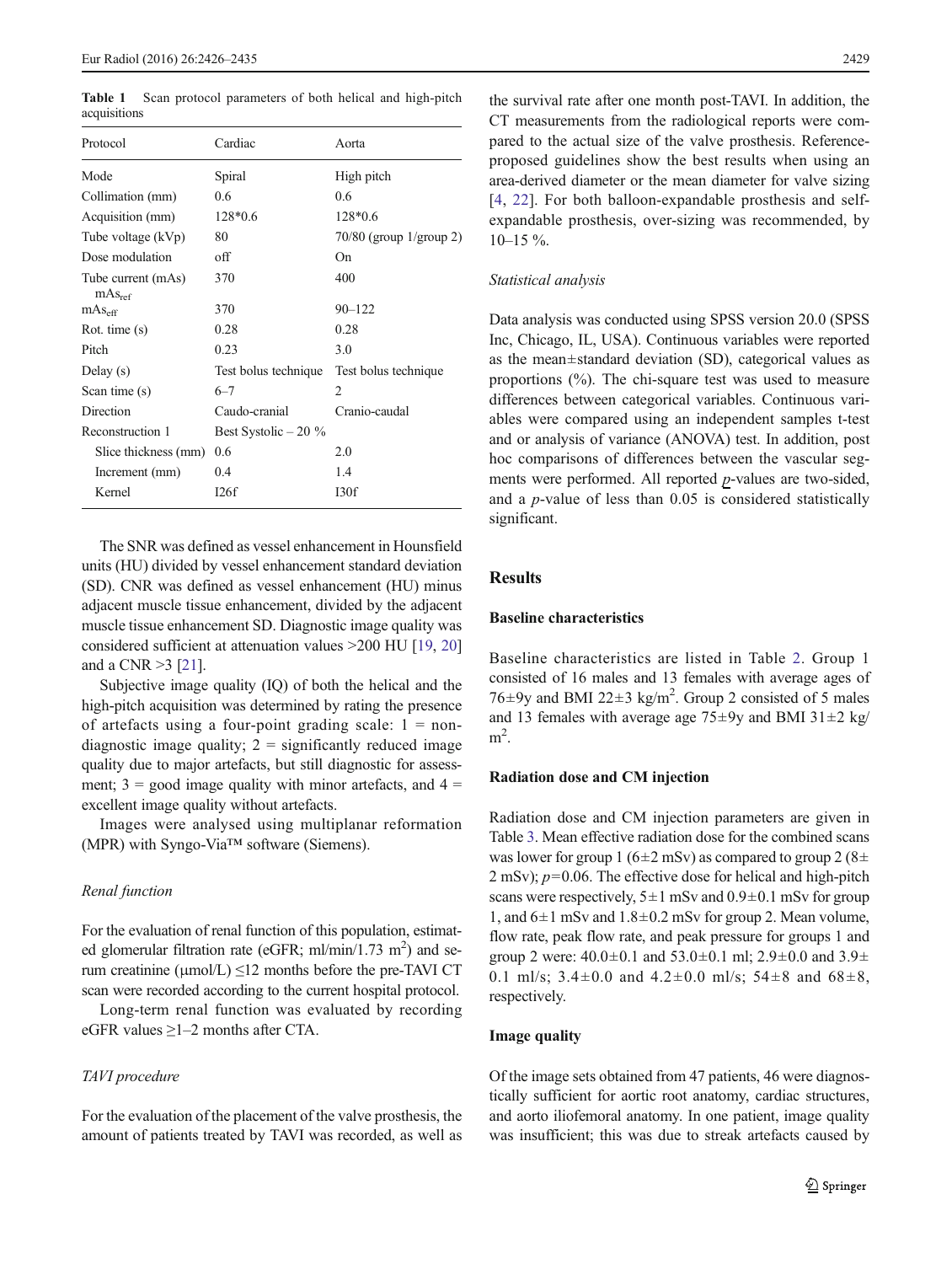<span id="page-4-0"></span>Table 2 Baseline characteristics

| Baseline characteristics | Group 1 $(n=29)$ | Group 2 $(n=18)$ | $P$ -value |
|--------------------------|------------------|------------------|------------|
| Age (years)              | $76 + 9$         | $75 + 9$         | 0.78       |
| Gender (male)            | $16(55\%)$       | 5 $(28\%)$       | 0.07       |
| Height (cm)              | $171 \pm 9$      | $166 \pm 10$     | 0.08       |
| Weight (kg)              | $67 + 11$        | $85 + 12$        | < 0.01     |
| $BMI^*(kg/m^2)$          | $22 \pm 3$       | $31 \pm 2$       | < 0.01     |
| eGFR $(ml/min/1.73 m)$   |                  |                  |            |
| Before CT <sup>a</sup>   | $54\pm8(35-60)$  | $55\pm8(36-60)$  | 0.65       |
| After $CTb$              | $57\pm4(46-60)$  | $57\pm 6(42-60)$ | 0.95       |
|                          |                  |                  |            |

\*BMI = Body mass index

<sup>a</sup> <1 year before CTA

 $b > 1-2$  months after CTA

bilateral prosthesis material at the level of the hips and, therefore, at the level of the femoral arteries. Prosthesis material was present in one other patient (right hip) and femoral access could be properly depicted in this patient.

In helical scan images of the AA, sufficient enhancement levels (>200 HU) were reached for both groups. Significantly higher attenuation values were observed for group 2 (mean attenuation group 1:  $381 \pm 65$  HU; group 2:  $442 \pm 68$  HU;  $p=$ 0.004), whereas better SNR and CNR was observed for group 1 (SNR group 1 vs. group 2:  $10\pm 5$  vs  $8\pm 2$ ,  $p=0.045$ ; CNR group 1 vs. group 2:  $13\pm 8$ ,  $10\pm 5$ ,  $p=0.152$ ). High-pitch spiral scan images achieved sufficient overall enhancement levels (>200 HU) in both groups. A significantly higher mean attenuation was found at all levels of the aorta in group  $1 (430 \pm 117)$ HU) as compared to group 2 (389 $\pm$ 102 HU); p<0.001. Posthoc comparisons for each vascular segment revealed that the significant difference in attenuation existed at the levels of the RCIA, LCIA, RCFA and LCFA, with corresponding *p*-values 0.045, 0.016, 0.017 and 0.026. In none of the vascular segments was the mean attenuation <200 HU, nor were individual attenuation levels of <200 HU found at the level of the

Table 3 Both radiation dose and injection parameters (mean $\pm$ SD), recorded after each scan

| Radiation dose parameters Group 1 ( $n=29$ ) Group 2 ( $n=18$ ) P-value |                |                |         |
|-------------------------------------------------------------------------|----------------|----------------|---------|
| Total $\text{CTDI}_{\text{vol}}$ (mGy)                                  | $40+9$         | $38+9$         | 0.38    |
| Total DLP (mGy.cm)                                                      | $443 \pm 135$  | $521 \pm 124$  | 0.06    |
| Total effective dose (mSv)                                              | $6+2$          | $8\pm2$        | 0.06    |
| Helical                                                                 | $5\pm1$        | $6\pm1$        | 0.30    |
| High-pitch                                                              | $0.9 \pm 0.1$  | $1.8 \pm 0.2$  | < 0.001 |
| CM injection parameters                                                 |                |                |         |
| Applied volume (ml)                                                     | $40.0 \pm 0.1$ | $53.0 \pm 0.1$ | < 0.001 |
| Applied flow rate (ml/s)                                                | $2.9 \pm 0.0$  | $3.9 \pm 0.1$  | < 0.001 |
| Peak flow rate (ml/s)                                                   | $3.4 \pm 0.0$  | $42 \pm 0.0$   | < 0.001 |
| Peak pressure (psi)                                                     | $54\pm8$       | $68\pm8$       | < 0.001 |

peripheral arteries (see Fig. [3\)](#page-5-0). Significantly higher SNR and CNR values were found for group 2 ( $13±6$  and  $13±6$ ) as compared to group 1 (11±6 and 11±6);  $p=0.017$  and  $p=$ 0.021, respectively (see Fig. [4\)](#page-5-0). Post-hoc comparisons for each vascular segment revealed one mild significant difference between groups in the SNR at the level of the AAo,  $p=$ 0.048.

IQ scores of helical and high-pitch spiral acquisitions for both groups are listed in Table [4.](#page-6-0) No significant differences were found between IQ scores of both acquisitions, with pvalues of 0.67 for group 1 and 0.37 for group 2. The IQ of each helical acquisition was diagnostic and IQ scores were significantly lower for group 2 compared to group 1 ( $p=0.03$ ). No significant difference in IQ was found between both groups for the high-pitch spiral scans ( $p=0.07$ ).

# Renal function

The mean eGFR was  $54\pm8$  ml/min/1.73 m<sup>2</sup> and  $55\pm8$  ml/  $min/1.73$  m<sup>2</sup> for group 1 and group 2, respectively. In 4 patients (9 %) the eGFR was <45 ml/min/1.73 m<sup>2</sup>. These values indicate the overall impaired renal function of this population. The mean eGFR  $\geq$ 1–2 months after CTA was higher compared to the mean eGFR before CTA:  $57\pm$ 4 ml/min/1.73 m<sup>2</sup> and 57 $\pm$ 6 ml/min/1.73 m<sup>2</sup> for group 1 and group 2, respectively. A constant eGFR was found in 32 patients, an increased eGFR in 13 patients and a decreased eGFR in two patients. In none of the cases was CIN detected after 1–2 months.

#### TAVI procedure

In total, 26 patients were treated by TAVI and the survival rate after one month was 100 %. Other patients underwent either an open procedure or conservative treatment. In all patients, the CT measurements were comparable to the size of the valve prosthesis implemented (Table [5\)](#page-6-0).

## **Discussion**

Vascular enhancement depends on three major factors — CM characteristics (e.g. flow rate), scanner related factors (e.g. tube voltage) and patient related factors (e.g. BMI). Especially, use of lower kVp is advantageous in terms of reducing CM, as the same amount of iodine will lead to a higher enhancement at a lower kVp [[20](#page-9-0)], enabling substantial reduction in CM volume [[23](#page-9-0)–[25](#page-9-0)]. New scanner technologies facilitate lower kVp settings in a broader range of patients [\[26](#page-9-0)]. In addition, new reconstruction technologies, such as iterative reconstruction (IR), reduce image noise and, therefore, improve image quality [[27](#page-9-0)–[30](#page-9-0)] at lower kVp settings as well. Using BMI-adapted low-volume CM injection protocols in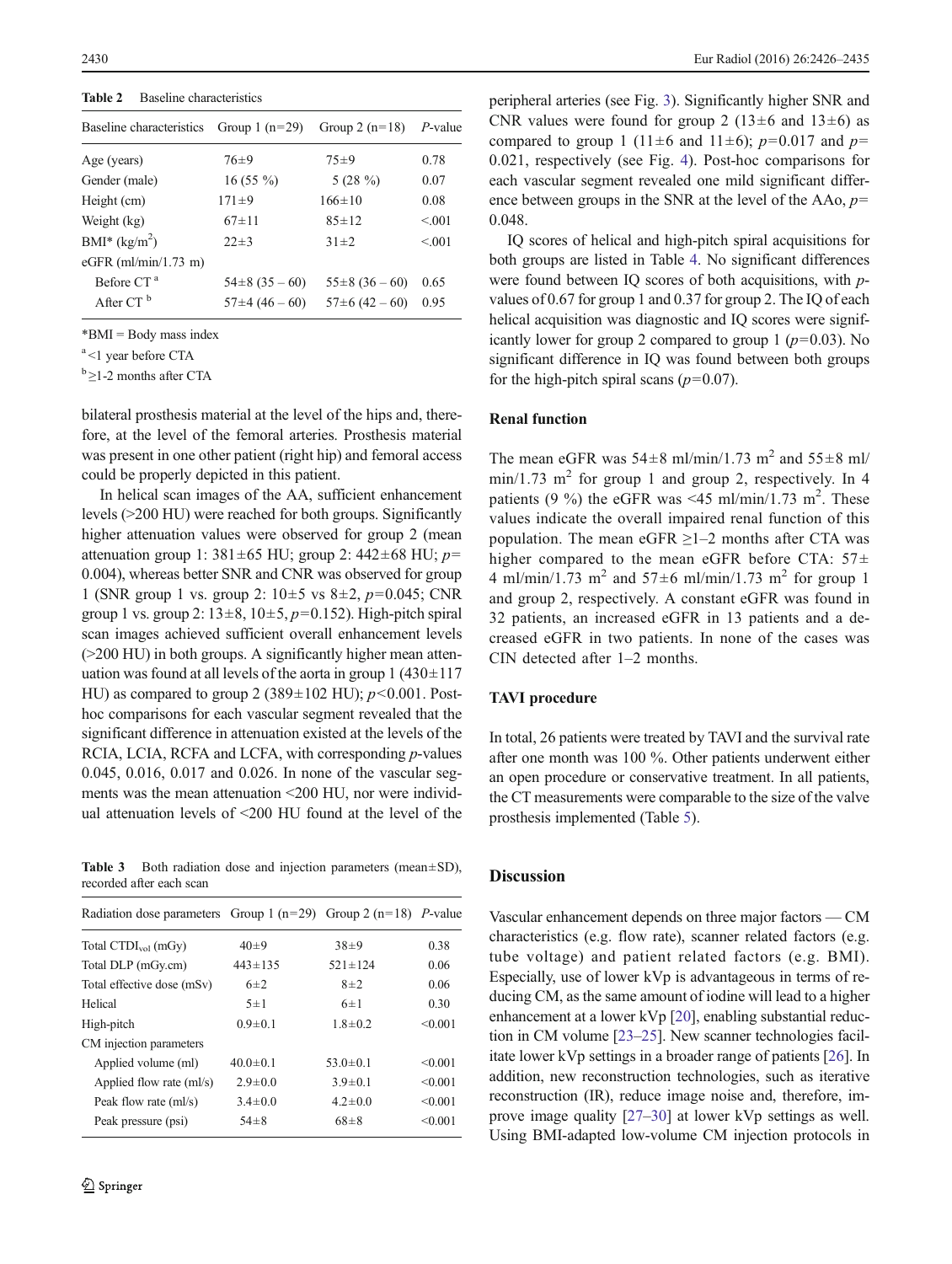<span id="page-5-0"></span>Fig. 3 Box plots showing attenuation levels of each vascular segment. "AA helical" (black) was measured in the helical cardiac scan. "AA high-pitch" and the other levels (white) were measured in the high-pitch spiral scan of the aorta. \* AA = ascending aorta; DA = descending aorta; AAo = abdominal aorta; RCIA and LCIA = right and left common femoral artery; RCFA and LCLA = right and left common femoral artery



combination with low kVp scan settings provided diagnostically sufficient image quality in pre-TAVI assessment. Compared to the 80–120 ml of CM mostly used in TAVI protocols [\[13\]](#page-8-0), we were able to reduce CM volume to 40 ml  $(=12 \text{ gI})$  and 53 ml  $(=16 \text{ gI})$  by using 70 kVp and 80 kVp settings, respectively. Further reduction (of 10 ml) would have been possible with use of bolus tracking, but a test bolus was chosen as additional information could be retrieved (e.g. cardiac output — beyond the scope of this paper) [[31\]](#page-9-0) and which might be used for further adaptation of the injection protocol [\[32\]](#page-9-0).



Fig. 4 Box plots show SNR (left) and CNR (right) levels of each vascular segment. 'AA helical" (black) was measured in the helical cardiac scan. "AA high-pitch" and the other levels (white) were measured in the high-pitch spiral scan of the aorta.  $*$  AA = ascending

Volume reduction up to 67 % still lead to sufficient attenuation values at all anatomical levels in all patients. In addition, SNR and CNR levels were found to be sufficient for both groups according to Leber et al. [\[21](#page-9-0)] who suggests CNR values >3 to be diagnostically acceptable.

Attenuation values, image noise and image quality ratios (SNR/CNR) are most affected by CM injection parameters, scan technique and patient body size [\[33\]](#page-9-0): Lowering IDR and TIL might compromise attenuation values and, therefore, image quality; Lowering radiation dose — by decreasing kVp or tube current settings — increases the amount of image noise;



aorta; DA = descending aorta; AAo = abdominal aorta; RCIA and LCIA = right and left common femoral artery; RCFA and LCLA = right and left common femoral artery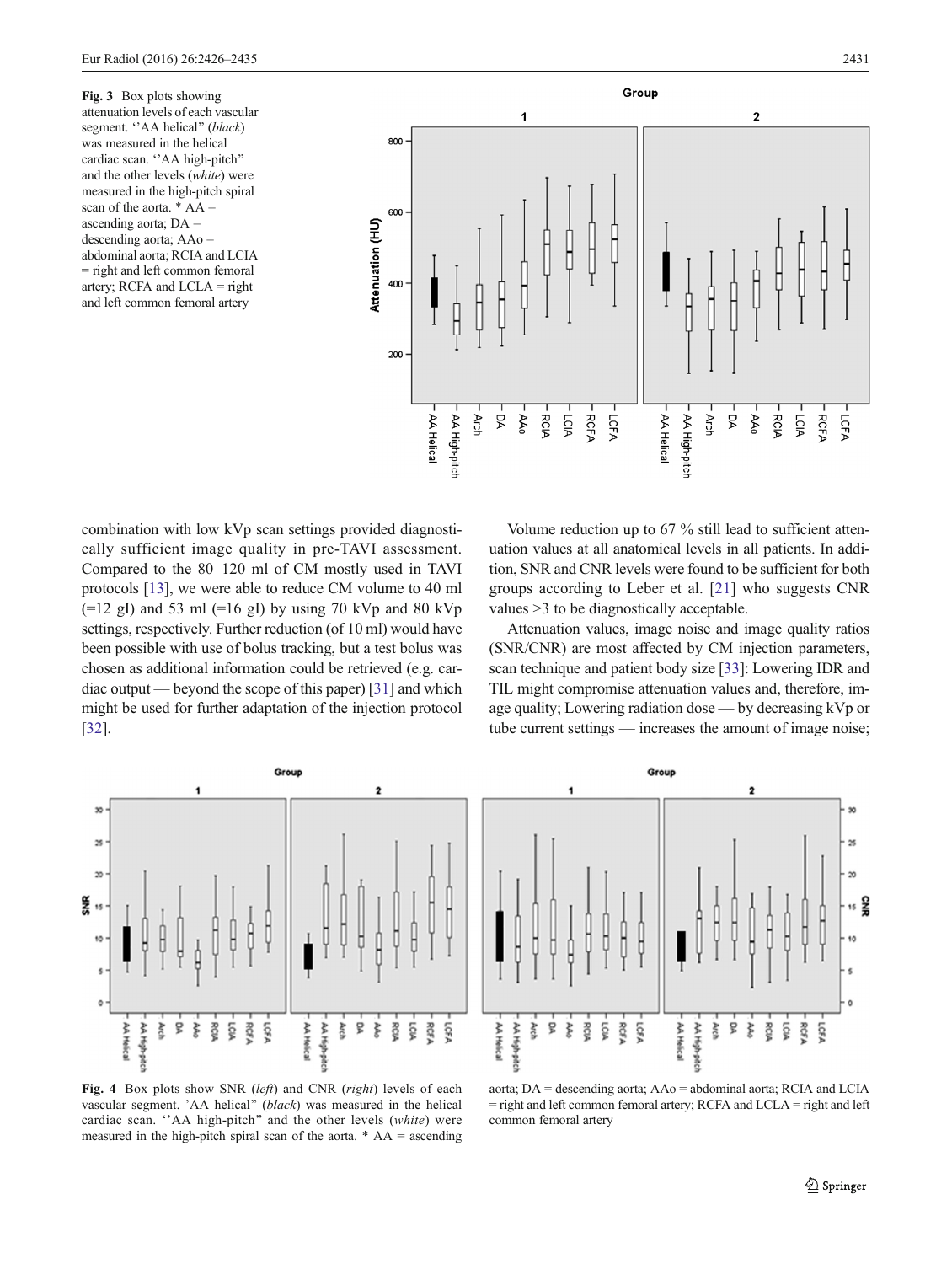<span id="page-6-0"></span>Table 4 IQ scores of different anatomic levels for group 1 and group 2

| IQ score       | Group 1          | Group 2        | P-value |
|----------------|------------------|----------------|---------|
| Helical        | (n)              | (n)            |         |
| 1              | $\mathbf{0}$     | $\theta$       | 0.03    |
| 2              | $\boldsymbol{0}$ | 1              |         |
| 3              | 12               | 13             |         |
| $\overline{4}$ | 17               | $\overline{4}$ |         |
| IQ score       |                  |                |         |
| High-pitch     |                  |                |         |
| 1              | 1                | $\mathbf{0}$   | 0.07    |
| $\overline{2}$ | 5                | $\theta$       |         |
| 3              | 11               | $\overline{4}$ |         |
| $\overline{4}$ | 12               | 14             |         |
| $P$ -value     | 0.67             | 0.37           |         |

\*IQ score:  $1 =$ non-diagnostic;  $2 =$ diagnostic;  $3 =$ good and  $4 =$ excellent

increased body size decreases attenuation values due to increased circulating blood volume and, simultaneously, image noise increases due to absorbing tissue. These factors necessitate optimized injection and scan parameters in terms of image quality. However, individual patient characteristics and indications for CTA need to be taken into account. For TAVI candidates, optimal image quality — meaning low image noise and high enhancement — is required at the level of the aortic root for aortic annulus evaluation. For the peripheral access route, higher noise levels are acceptable. In this respect, IQ scores were defined according to different criteria for each anatomic level in the current study. Comparisons between IQ at the level of the aortic root and the level of the peripheral arteries showed no significant differences in both groups. However, in one patient, image quality was found to be nondiagnostic at the level of the peripheral arteries due to the presence of prosthesis material. This could easily be picked up on the scout view and scan parameters can be adjusted accordingly (higher kVp settings). On the other hand, metallic artefacts do not necessarily hinder full evaluation of the vessels.

Optimizing radiation dose is of less importance in this particular patient population; stochastic effects can be regarded as negligible in patients with a mean age of 75/76 years. But the most challenging and important part of protocol optimization in a TAVI population with an inherent high number of impaired renal function is to reduce the risk of CIN by means of the most efficient use of CM [[34](#page-9-0), [35](#page-9-0)].

The use of reduced iodine load (IL) in pre-TAVI assessment has been investigated by several other groups. For example, Dubourg et al. [[36\]](#page-9-0) evaluated a combined CM injection protocol for an ECG-gated helical scan followed by a non-ECG-triggered high-pitch spiral scan. They used a dual energy acquisition with fast kVp switching (80–140 kVp) for the second acquisition, and were able to reduce the second bolus CM volume by 50 %. Total CM volume was reduced from 125 ml to 95 ml, which still results in a relatively high IL (33 gI using a CM concentration of 350 mgI/ml).

Wuest et al. [[37\]](#page-9-0) were able to reduce CM volume to 40 ml for CTA in TAVI candidates (14 gI with 350 mgI/ml). Patients with a BMI <30 received a 100-kVp scan protocol, with a BMI >30 a 120-kVp scan. Image quality (presence of motion artefacts, enhancement, image noise and CNR) for evaluation of aortic root complex was found to be diagnostic in 40 images from 42 patients.

Azzalini et al. [[38\]](#page-9-0) tested the feasibility of an ultralow CM volume injection (20 ml=7.4 gI with 370 mg/ml), in combination with a high-pitch scan mode in 8 patients. They found acceptable image quality using a 100- or 120-kVp setting (automated tube voltage setting according to patient body

| Prosthesis size                | Number of patients | Measurements       |                            |
|--------------------------------|--------------------|--------------------|----------------------------|
|                                |                    | Mean diameter (mm) | Area derived diameter (mm) |
| Edwards Sapien 3 <sup>A</sup>  |                    |                    |                            |
| $23 \text{ mm}$                | 5                  | 22                 | 22                         |
| $26 \text{ mm}$                | 15                 | 25                 | 25                         |
| $29$ mm                        | $\overline{2}$     | 28                 | 27                         |
| Edwards Sapien <sup>A</sup> XT |                    |                    |                            |
| $20 \text{ mm}$                | 1                  | 19                 | 20                         |
| $23 \text{ mm}$                |                    | 22                 | 22                         |
| Medtronic Engager <sup>B</sup> |                    |                    |                            |
| $26 \text{ mm}$                |                    | 23                 | 24                         |
| Symetis Acuarte <sup>B</sup>   |                    |                    |                            |
| $23$ mm                        |                    | 22                 | 22                         |
|                                |                    |                    |                            |

<sup>A</sup> balloon-expandable prosthesis

<sup>B</sup> self-expandable prosthesis

Table 5 Number of patients treated by different types of prosthesis as well as the annulus sizes measured by CT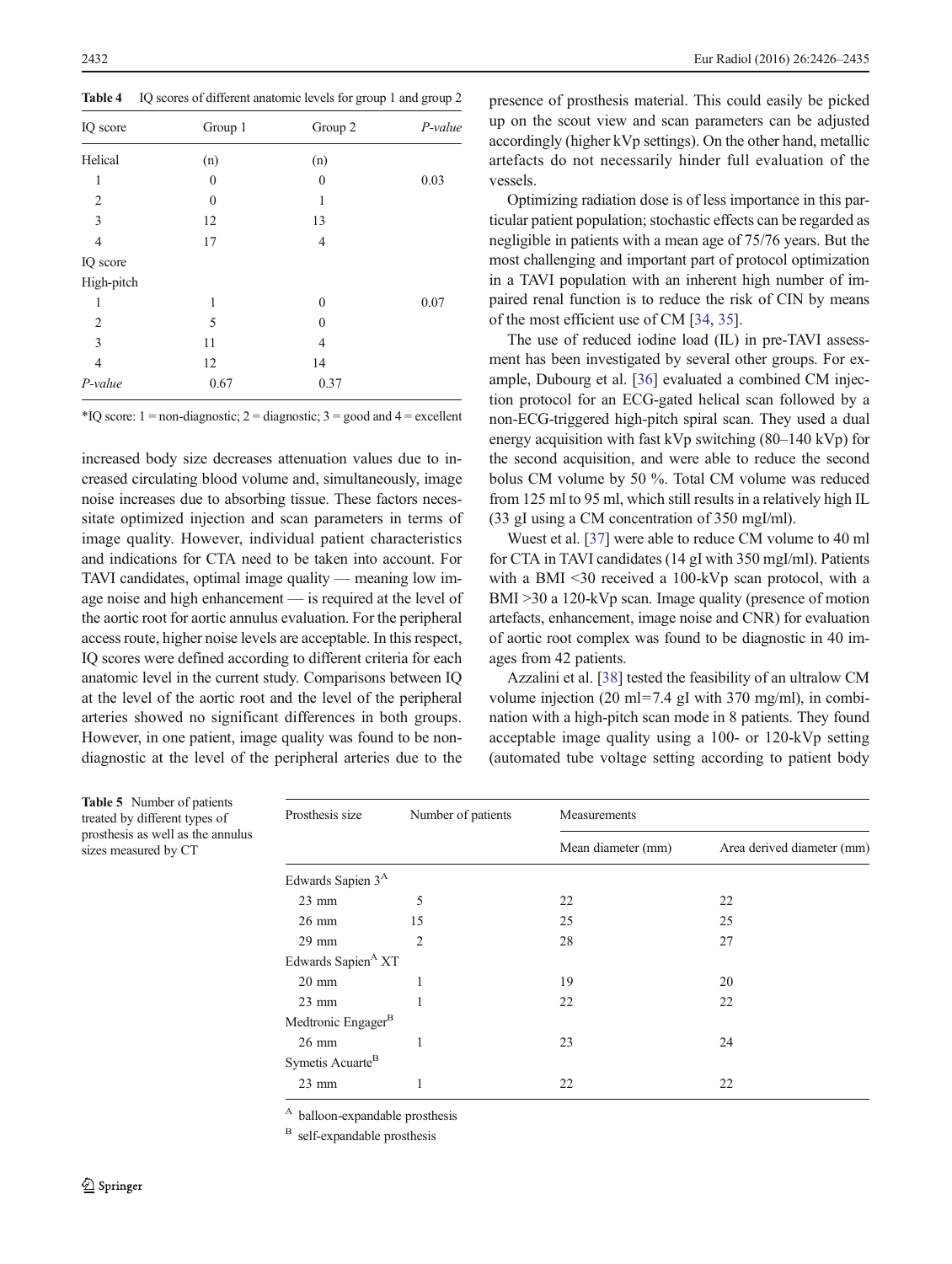<span id="page-7-0"></span>

Fig. 5 Images show the difference in the dimensions of the annulus and valve between reconstruction at the 20 % phase of the cardiac cycle using retrospective ECG-gated helical acquisition (upper) and reconstruction using the non ECG-gated high-pitch acquisition (bottom). The measurements for short and long diameter as well as perimeter were: 21 mm, 25 mm and 4.2  $\text{cm}^2$ , respectively for the helical acquisition and 19 mm, 24 mm and 3.8 cm<sup>2</sup>, respectively for the high-pitch acquisition

size). However, in these studies, only one scan — a high-pitch spiral acquisition — was performed for the evaluation of both aortic root and iliac dimensions, which compromises the dynamic assessment of the aortic valve and the annulus as retrospectively gated CTA — including a 20 % phase reconstruction — is recommended [\[17](#page-9-0)]. Figure 5 demonstrates the difference in dimensions of the annulus and valve between a 20 % phase reconstruction from a retrospective ECG-gated helical acquisition and a reconstruction from a high-pitch acquisition — as the latter provides no 20 % phase reconstruction. ECG-triggered high-pitch CTA is usually acquired during the diastolic phase, and should, therefore, be used exclusively for aorto iliofemoral CTA [[2,](#page-8-0) [18,](#page-9-0) [36\]](#page-9-0). Although differences between phases of reconstruction might be small, they will lead to different measurements for the diameter and could, therefore, lead to different prosthesis sizing [\[17\]](#page-9-0).

In none of the abovementioned studies was a combined scan protocol including a retrospective ECG-gated acquisition used. Either a high-pitch spiral scan acquisition was used in combination with low-volume injections, at the expense of a dynamic study; or a combined scan acquisition was used at the expense of CM volume reduction. One could argue that the use of only one scan acquisition is most advantageous as this could reduce scan time and, therefore, radiation dose and CM volume. However, an ECG-triggered, high-pitch scan acquisition is not desirable because of the reconstruction in the diastolic phase, as mentioned above. A complete retrospective ECG-gated acquisition is also not desirable as the scan time

Fig. 6 This schematic figure shows the time to peak at the level of the ascending aorta as well as at the level of the peripheral arteries. The time in between was 12 s. Using the combined scan protocol, the fast second scan acquisition will again catch the bolus in the peripheral arteries. With only the retrospective ECGgated acquisition scan time will be extended and the bolus will likely overtake the scan.  $\beta$ retrospective ECG-gated helical acquisition of the heart <sup>B</sup> gap between acquisitions <sup>C</sup> high-pitch acquisition of the aorta from aortic arch to femoral arteries

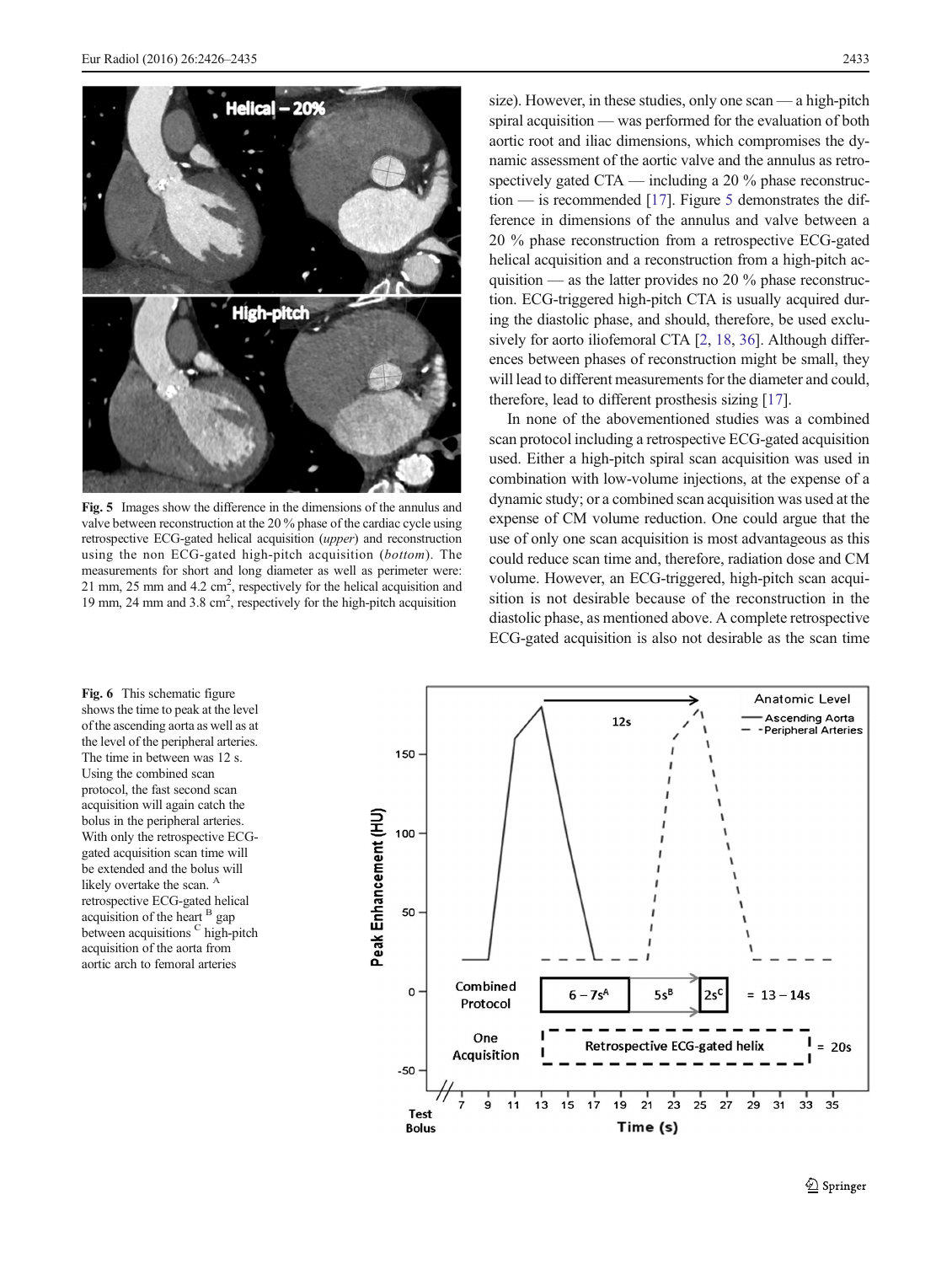<span id="page-8-0"></span>will greatly increase because of the decreased pitch factor compared to a high-pitch acquisition (0.23 vs. 3.0). As a result, radiation dose will increase and CM volume must also be adjusted according a prolonged injection time (see also Fig. [6\)](#page-7-0).

The combined scan protocol, as presented, will, therefore, ensure best image quality at the level of the aortic root for dedicated pre-interventional analysis in combination with a full picture of the access options for TAVI, while keeping radiation dose and TIL as low as possible.

In the current study, the overall renal function was not impaired after 1–2 months from CTA. This is in line with the study of McDonald et al., which stated that intravenous iodinated CM may not be the causative agent in impaired renal function after CM administration [\[39](#page-9-0)].

# Limitations

One limitation is that serum creatinine data from 48–72 hours after CTA could not be retrieved in the majority of patients and, therefore, acute kidney failure could not be detected. However, the eGFR after 1–2 months showed no relevant changes in renal function compared to the eGFR before CTA. In addition, ultra-low kVp scan protocols as well as the ultra-fast acquisition mode are not available on every type of scanner and, in the current situation, the protocols are not applicable to every patient, due to technical limitations of the dedicated CT scanner used in this study: the maximum tubecurrent-time product for a high-pitch flash scan was 122  $mAs<sub>eff</sub>$  for 80 kVp and only 93 mAs<sub>eff</sub> for 70 kVp. These low tube-current-time products present a problem because of resulting streak artefacts in the presence of prosthesis materials, or exceedingly high noise levels in obese patients.

# Conclusion

Low kVp scan protocols allow for substantial reduction in CM volume as compared to common high-volume injection protocols for pre-TAVI CT examinations. Sufficient image quality was maintained for the evaluation of the aortic root and peripheral access site despite a CM volume reduction of 34– 67 %. This may play an important role in terms of increased patient safety, as a lower iodine load is regarded as lowering the risk of CIN.

Acknowledgements The scientific guarantor of this publication is Dr. M. Das.

Some authors (MD, JEW) of this manuscript declare institutional relationships with the following companies: Siemens AG, Bayer Healthcare, Philips, GE. The authors state that this work has not received any funding.

One of the authors has significant statistical expertise, but no complex statistical methods were necessary for this paper.

Institutional review board approval was obtained. Written informed consent was waived by the institutional review board.

Methodology: prospective observational study performed at one institution.

Open Access This article is distributed under the terms of the Creative Commons Attribution-NonCommercial 4.0 International License ([http://](http://creativecommons.org/licenses/by-nc/4.0/) [creativecommons.org/licenses/by-nc/4.0/\), which permits any noncom](http://creativecommons.org/licenses/by-nc/4.0/)[mercial use, distribution, and reproduction in any medium, provided](http://creativecommons.org/licenses/by-nc/4.0/) [you give appropriate credit to the original author\(s\) and the source, pro](http://creativecommons.org/licenses/by-nc/4.0/)[vide a link to the Creative Commons license, and indicate if changes were](http://creativecommons.org/licenses/by-nc/4.0/) [made.](http://creativecommons.org/licenses/by-nc/4.0/)

# References

- 1. Webb JG, Pasupati S, Humphries K et al (2007) Percutaneous transarterial aortic valve replacement in selected high-risk patients with aortic stenosis. Circulation 116:755–763
- 2. Holmes DR Jr, Mack MJ, Kaul S et al (2012) 2012 ACCF/AATS/ SCAI/STS expert consensus document on transcatheter aortic valve replacement: developed in collabration with the American Heart Association, American Society of Echocardiography, European Association for Cardio-Thoracic Surgery, Heart Failure Society of America, Mended Hearts, Society of Cardiovascular Anesthesiologists, Society of Cardiovascular Computed Tomography, and Society for Cardiovascular Magnetic Resonance. J Thorac Cardiovasc Surg 144:e29–e84
- 3. Husser O, Holzamer A, Resch M et al (2013) Prosthesis sizing for transcatheter aortic valve implantation–comparison of three dimensional transesophageal echocardiography with multislice computed tomography. Int J Cardiol 168:3431–3438
- 4. Jilaihawi H, Kashif M, Fontana G et al (2012) Cross-sectional computed tomographic assessment improves accuracy of aortic annular sizing for transcatheter aortic valve replacement and reduces the incidence of paravalvular aortic regurgitation. J Am Coll Cardiol 59:1275–1286
- 5. Yamamoto M, Hayashida K, Mouillet G et al (2013) Renal function-based contrast dosing predicts acute kidney injury following transcatheter aortic valve implantation. JACC Cardiovasc Interv 6:479–486
- 6. Becker CR, Davidson C, Lameire N et al (2006) High-risk situations and procedures. Am J Cardiol 98:37K–41K
- 7. European Society of Urogenital Radiology web-site. ESUR Contrast Media Safety Committee. ESUR guidelines on contrast media, version 8.1. [www.esur.org/guidelines/.](http://www.esur.org/guidelines/) Published 2012. Accessed May 2015
- 8. Mehran R, Nikolsky E (2006) Contrast-induced nephropathy: definition, epidemiology, and patients at risk. Kidney Int Suppl. doi[:10.](http://dx.doi.org/10.1038/sj.ki.5000368:S11-15) [1038/sj.ki.5000368:S11-15](http://dx.doi.org/10.1038/sj.ki.5000368:S11-15)
- 9. Abujudeh HH, Gee MS, Kaewlai R (2009) In emergency situations, should serum creatinine be checked in all patients before performing second contrast CT examinations within 24 hours? J Am Coll Radiol 6:268–273
- 10. Trivedi H, Foley WD (2010) Contrast-induced nephropathy after a second contrast exposure. Ren Fail 32:796–801
- 11. Beeres M, Loch M, Schulz B et al (2013) Bolus timing in high-pitch CT angiography of the aorta. Eur J Radiol 82:1028–1033
- 12. Gurvitch R, Webb JG, Yuan R et al (2011) Aortic annulus diameter determination by multidetector computed tomography: reproducibility, applicability, and implications for transcatheter aortic valve implantation. JACC Cardiovasc Interv 4:1235–1245
- 13. Nguyen G, Leipsic J (2013) Cardiac computed tomography and computed tomography angiography in the evaluation of patients